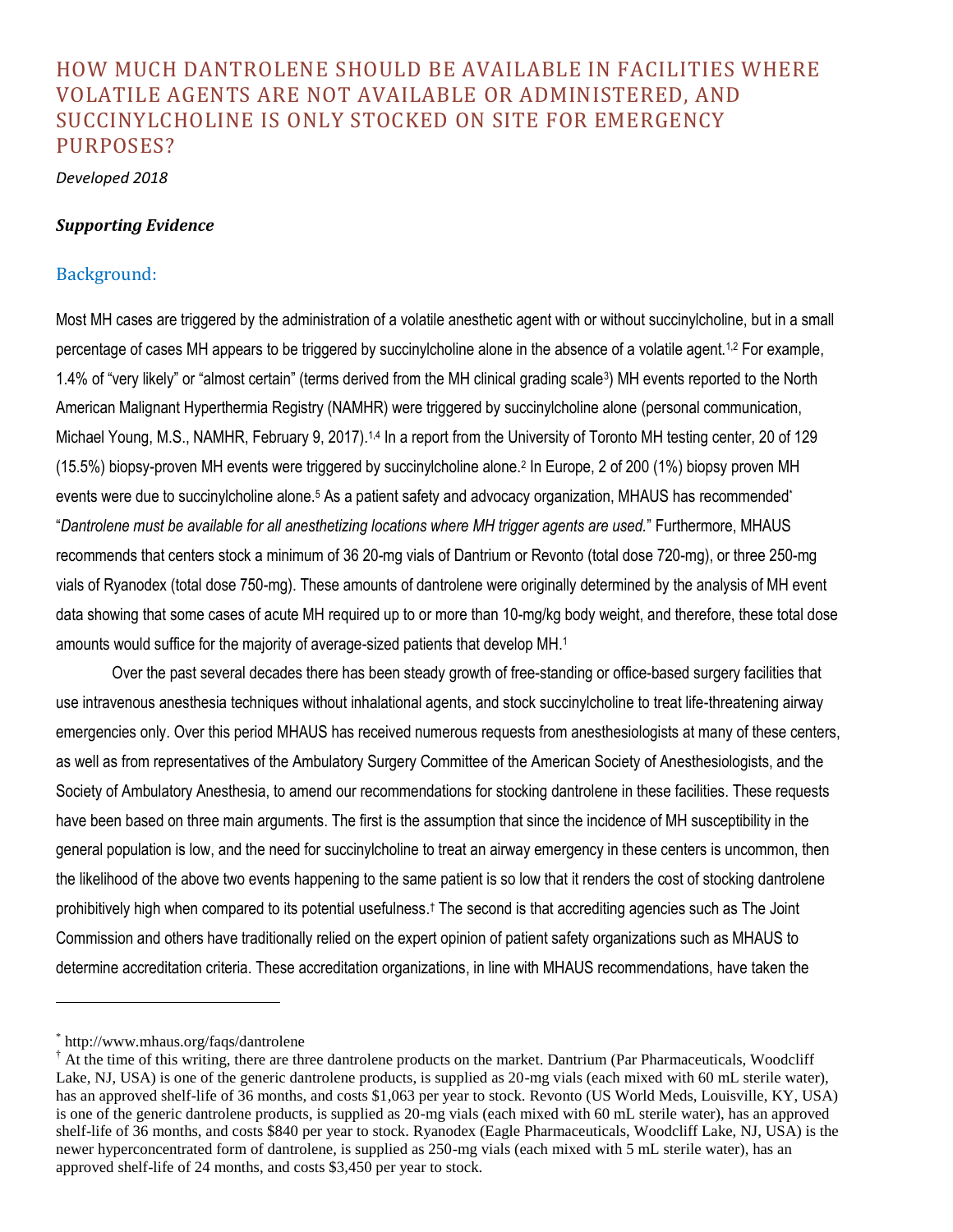stance that surgical facilities must stock dantrolene if they also stock succinylcholine as a requirement to become accredited by the Center for Medicare and Medicaid Services (CMS).<sup>‡</sup> The third is that to acquire accreditation, some ambulatory surgery facilities that do not want to incur the cost of dantrolene will not stock succinylcholine, thus putting their patients' lives at risk in the event of a life-threatening airway obstruction.§

#### Discussion**:**

MHAUS hotline consultants, members of our board of directors, and professional advisory council discussed at length the advantages and disadvantages of stocking dantrolene in these types of facilities and whether or not we should amend our existing recommendations. Opinions varied widely and generally fell into one of two approaches. The majority group of MH experts believes that as a patient advocacy organization that was originally chartered by MH susceptible patients and has MH susceptible families on our board of directors, the primary responsibility of MHAUS is to protect the health of our patients, both known MH susceptibles, and those who will subsequently develop MH, but are as yet unaware of their MH susceptible status. Experts in this group feel that the cost of stocking dantrolene, even if never used, is a relatively small price to pay for the security and confidence of knowing that anesthesiologists can be free to stock and administer succinylcholine for lifethreatening airway obstruction without fear of patients developing MH without the only known antidote immediately available. These experts hold strong beliefs that one of the missions of MHAUS is to make an MH death a "never event", and that having an adequate supply of dantrolene wherever triggering agents are administered is crucial to this mission, especially in light of data that demonstrates a convincing relationship between the length of time it takes to administer dantrolene and subsequent patient outcomes. Data from the NAMHR indicate that the likelihood of an MH complication increased 1.6 times for every 30 minute increase in time between the first MH sign and the first dantrolene dose.<sup>1</sup> In data from Canada, the time between onset of the first clinical sign and dantrolene administration was longer in patients who experienced complications compared with those who did not (23.5 vs. 15.0 minutes,  $P = 0.005$ ) and for each 10-minute delay in administration of dantrolene, complications increased substantially. When dantrolene administration was delayed beyond 50 minutes, complication rates increased to 100%.<sup>2</sup> Furthermore, there is an absence of existing reliable data on the incidence of MH susceptibility in different geographical areas, and on the incidence of the use of succinylcholine during administration of total intravenous anesthesia. Therefore, there is no way to approximate the true risk of MH in this clinical situation.

Other MHAUS experts, however, acknowledge the low incidence of MH caused by succinylcholine alone and the cost to health expenditures on a more global basis if every surgical facility was required to continuously buy and stock a dantrolene supply that is never used. This group of experts also worry about the health consequences of anesthetized patients if these surgical facilities choose not to stock succinylcholine solely for the reason to avoid the obligation of purchasing dantrolene, and they strongly oppose a recommendation that is not evidence-based. Some experts in this latter group thought that another reasonable option would be to require less than a full recommended dose (10 mg/kg) of dantrolene, reasoning that a "starter" dose would be useful prior to transferring the patient to a full service medical center.

 $\overline{a}$ 

<sup>&</sup>lt;sup>‡</sup> https://www.ashp.org/news/2016/05/20/readiness for malignant hyperthermia can be survey stumbling block, Accessed December 11, 2017.

<sup>§</sup> This does not take into account the recent availability of sugammadex, which may facilitate the use of high-dose intravenous rocuronium to treat life-threatening airway obstruction.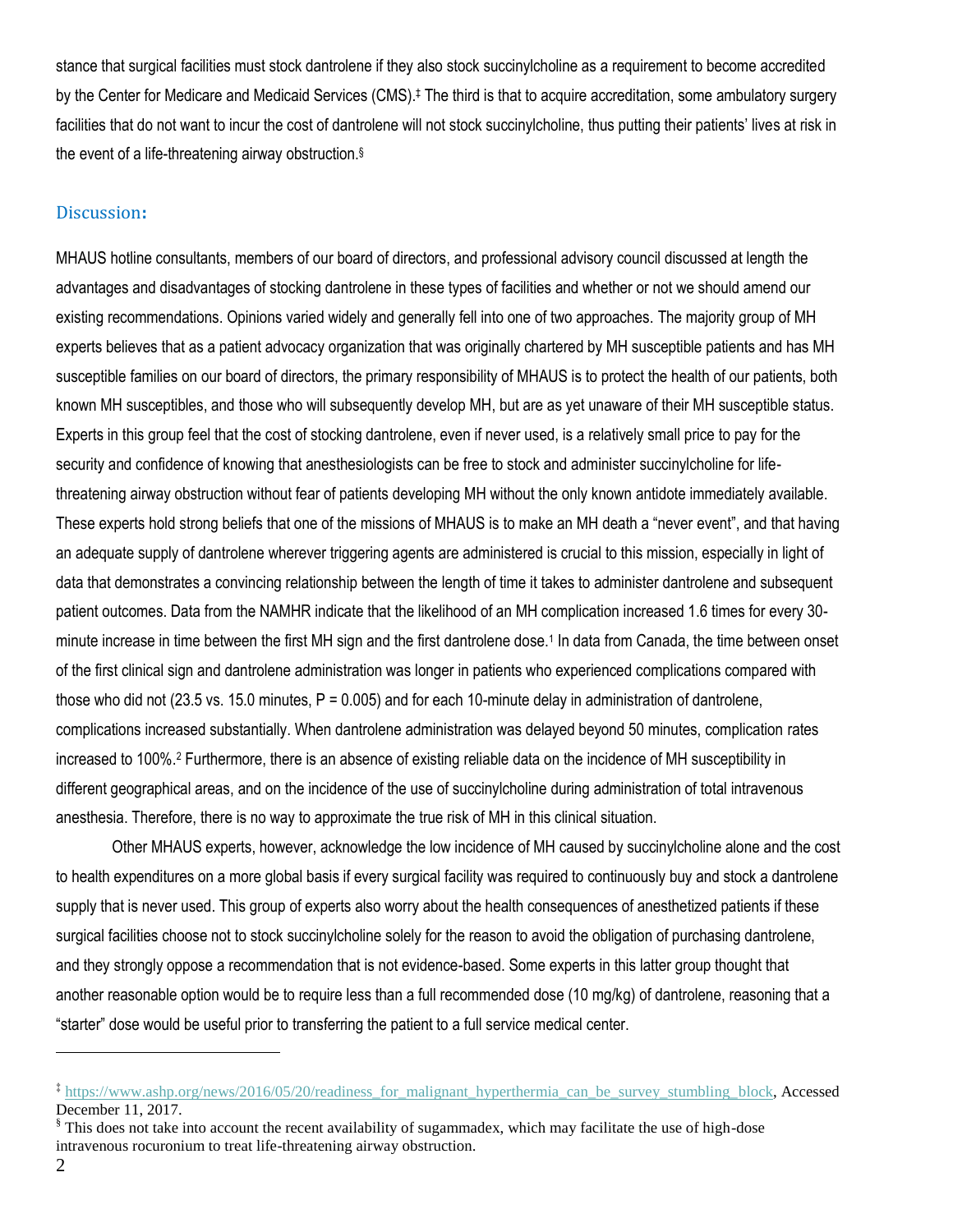## Conclusions:

The consensus of our experts was that the incidence of MH induced by succinylcholine alone is not rare enough to justify the absence of dantrolene wherever succinylcholine may potentially be administered. Facilities that stock and have the potential to administer any triggering agent, including succinylcholine without volatile agents, should have dantrolene immediately available (i.e., the ability to administer dantrolene within 10 minutes of the first sign of MH) in the event that a patient in that facility develops MH. Organizations that inspect healthcare facilities on behalf of CMS, as well as individual state-based licensing and inspection agencies should be the purveyors of decisions that involve healthcare costs to society.